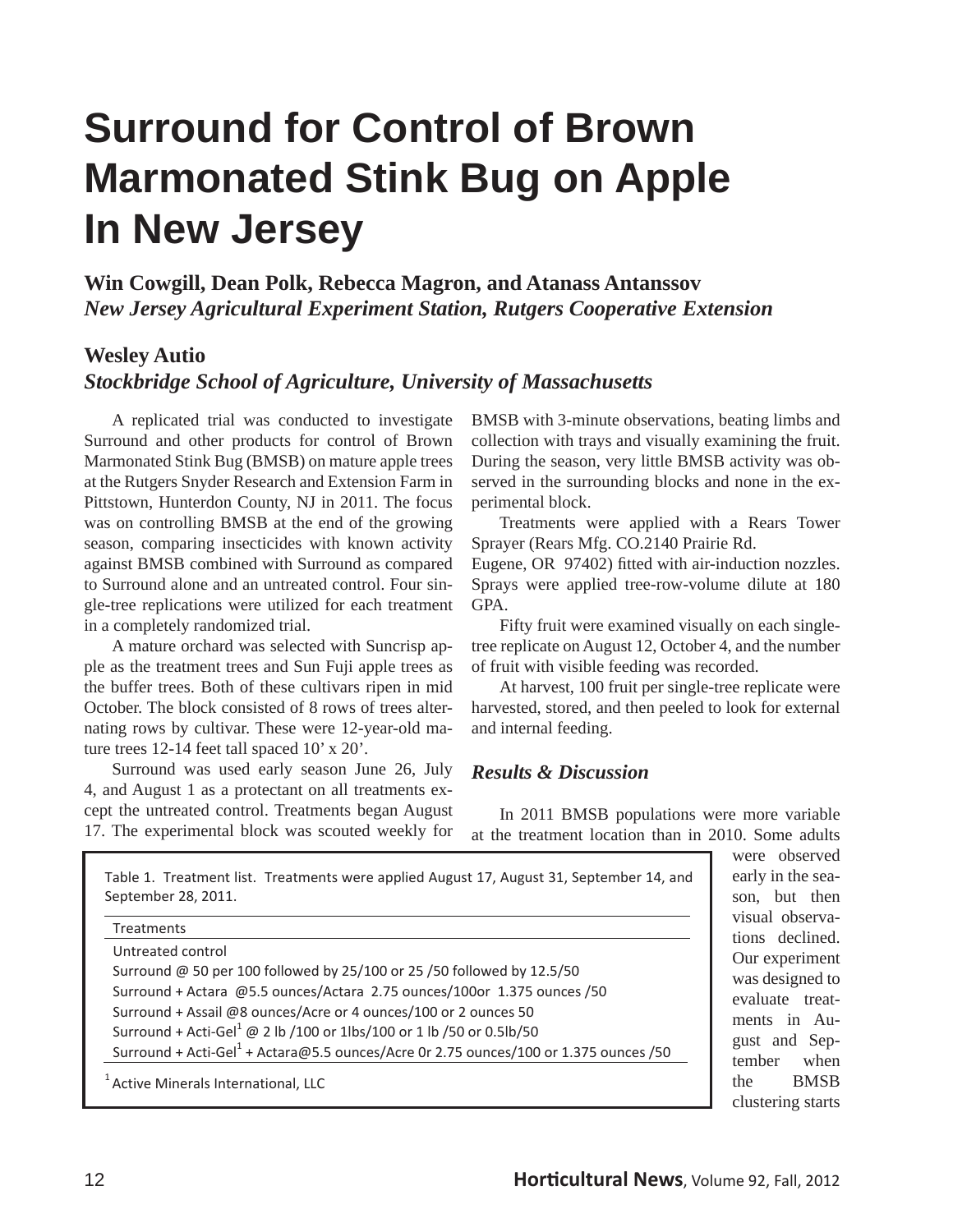|                             | Visual damage (% of fruit) |       |            | Internal damage<br>(% of fruit at | Average number<br>of stings per |  |
|-----------------------------|----------------------------|-------|------------|-----------------------------------|---------------------------------|--|
| <b>Treatment</b>            | 12 Aug                     | 4 Oct | At harvest | harvest)                          | damaged fruit                   |  |
| Untreated Control           | 14.0                       | 16.0  | 1.3        | 31.0                              | 3.4                             |  |
| Surround                    | 11.5                       | 11.8  | 0.3        | 28.5                              | 2.9                             |  |
| Surround + Actara           | 12.8                       | 10.0  | 0.0        | 21.0                              | 3.0                             |  |
| Surround + Assail           | 13.5                       | 15.8  | 0.0        | 39.8                              | 2.8                             |  |
| Surround + ActiGel          | 12.5                       | 10.5  | 0.0        | 31.5                              | 2.6                             |  |
| Surround + ActiGel + Actara | 9.3                        | 9.0   | 0.0        | 23.3                              | 3.5                             |  |

Table 2. Effects of various surround and insecticide combinations on the incidence of brown marmorated stink bug injury in Suncrisp apple in New Jersey. No significant differences were observed among treatments.

All data were subjected to analysis of variance with PROC GLM of the Statistical Analysis Systems Software (SAS Institute, Cary, NC). Visual damage, internal damage, and the number of stings per damaged fruit did not differ significantly among treatments. Further, covariance analyses (using PROC CORR of the SAS Software) between visual and internal damage showed no significant relationships.

to occur and typically the most injury appears to occur.

 There are many challenges with this insect in trying to design the experiment and collect data. We still do not have an effective way to monitor for this insect to predict the start of treatments and/or determine threshold levels for treatment applications. We observed no insects in the untreated control treatments, so we did not initiate treatments until August 17. Our first data collection was a fruit examination August 12 of 50 fruit per tree on all treatments. Fruit from all quadrants and high and low were examined. Even with no visible BMSB's present prior to this date, we had damage to the fruit. While there were no significant differences between treatments at this date, all treatments had a smaller amount of injury than the untreated control. All these treatments had Surround applied three times during the growing season prior to this date as maintenance sprays. It appears that all treatments with Surround had less injury than the untreated control.

 Our second data collection was a fruit examination October 4 of 50 fruit per tree of all treatments. As with the August 12 data collection, the October 4 sampling had no significant differences between treatments, however numerically all treatments had a smaller amount of visible surface injury than the untreated control.

 Fruit were harvested on October 17 in non-Retain treated blocks and October 25 in Retain treated blocks. Both sets of fruit were harvested at optimum maturity for Suncrisp. Fruit were peeled and examined between November 14 and 17 and on November 28, respectively.

 Surface injury was examined prior to peeling on all samples and rated. While there were no significant differences between treatments, numerically all treatments had a smaller amount of visible surface injury than the untreated control.

The lack of statistical significant results was disappointing in this experiment. However we feel that significant amounts of variability within the data were due to the nature of the insect. It is a rapid flyer, always on the move, and extremely hard to scout for.

 Each harvested fruit (100 per tree per replication) was individually peeled and rated for internal damage. The data were expressed as the percentage of damaged fruit by BMSB at harvest. There were no statistical differences however the Surround alone, Surround + Actara, and Surround + Actara + ActiGel. All had a numerically smaller percentage of the fruit damaged at harvested than the untreated control.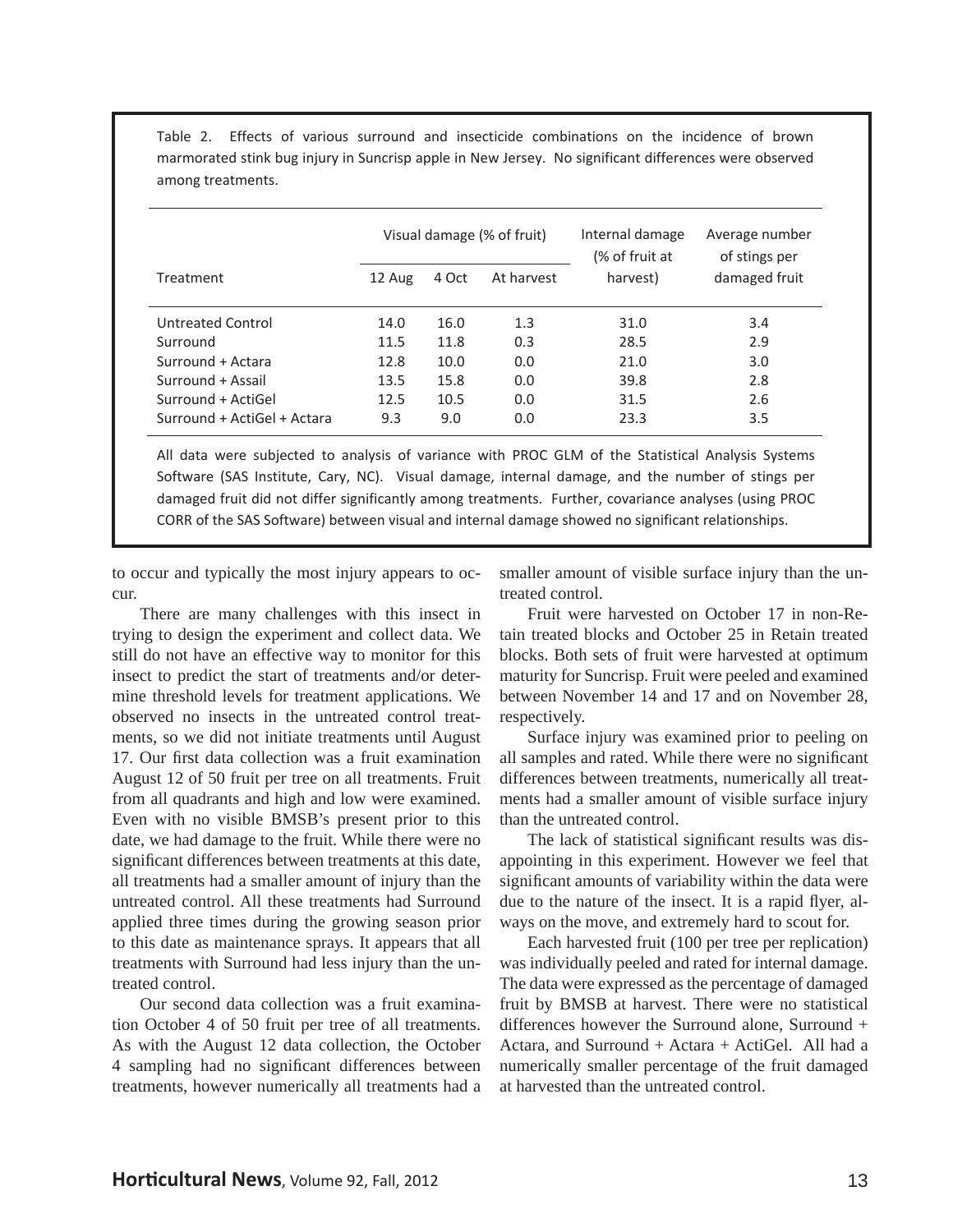#### *Conclusion*

 It is our feeling based on the results of the 2011 study above and observations of other Surround-treated apple bocks at Rutgers Snyder farm in both 2010 and 2011 that Surround can and does provide some level of repellency to BMSB on apple. We would like to see additional work with Surround on BMSB

done for this reason. In addition, it is proving to be one of the only controls that organic apple growers have for BMSB.

 As we learn more about this pest, its cycles, habits, and how to scout for it, we will be better able to utilize tools to control it. Surround has a role to play in its control.

We are have been



ed apple leaves an objectionable residue. The white colored Surround looks like pesticide residue and therefore is not desirable for PYO harvested fruit. All of our fruit harvested at the Rutgers Snyder Farm needed to be put through a Tew brusher washer to eliminated this residue.

using Surround successfully on apple for the past 6 years for successful sunburn control on Honeycrisp and to repel Japanese beetles, which prefer both Hon-

 On PYO-harvested fruit, one limitation of Surround will be its residue on the fruit. Spraying surround late into August and September for an October harvest-

eycrisp and Liberty apples.